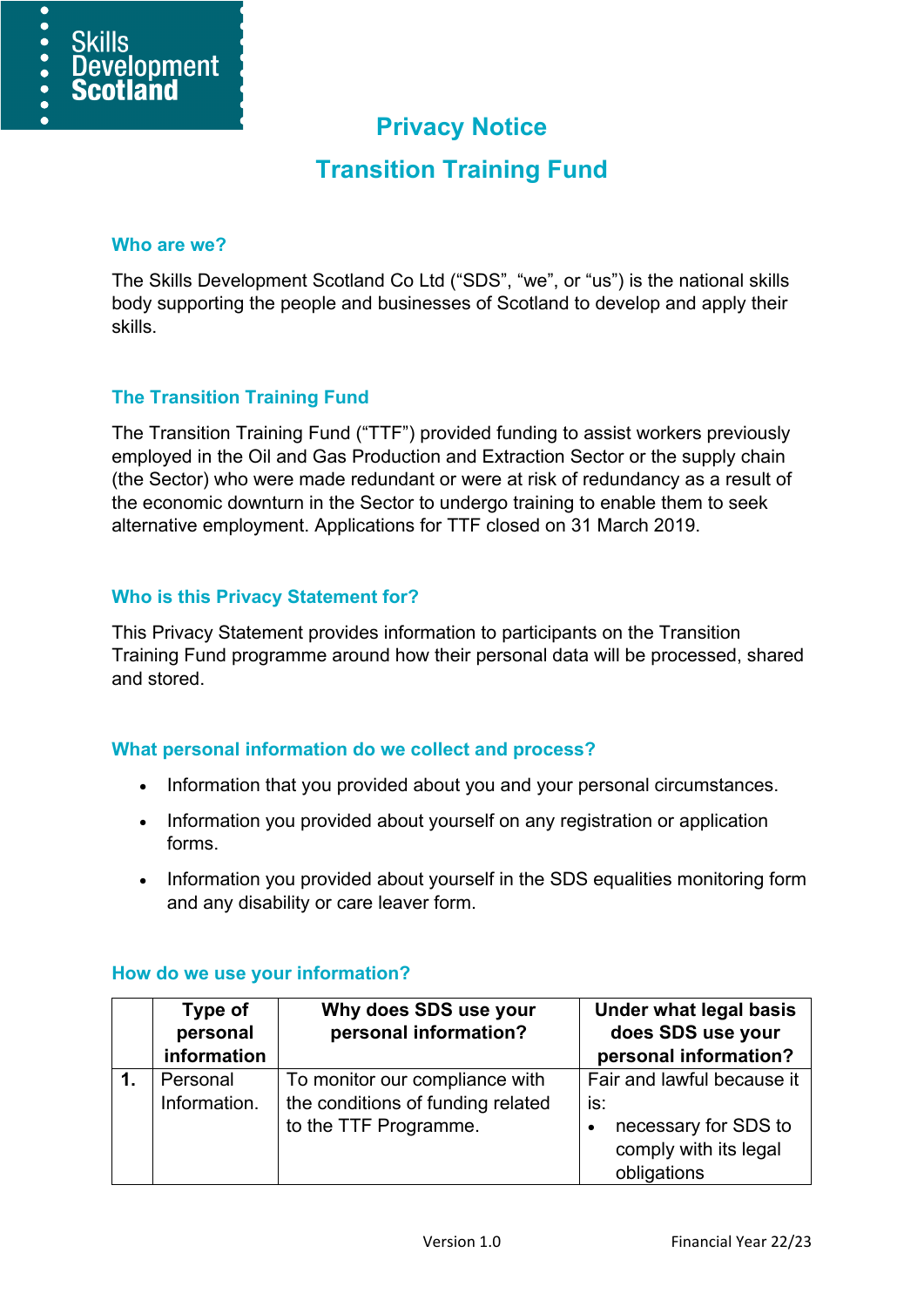|    |                                                                                                                                   |                                                                                                                                                                                                                                                            | necessary for reasons<br>$\bullet$<br>of the public interest<br>necessary for reasons<br>of substantial public<br>interest                                                                                                                   |
|----|-----------------------------------------------------------------------------------------------------------------------------------|------------------------------------------------------------------------------------------------------------------------------------------------------------------------------------------------------------------------------------------------------------|----------------------------------------------------------------------------------------------------------------------------------------------------------------------------------------------------------------------------------------------|
| 2. | Contact<br>Information.                                                                                                           | To monitor, audit and evaluate the<br>quality of your individual training<br>and the TTF Programme<br>generally. (Evaluating may include<br>requesting you to complete any<br>questionnaire issued by or on<br>behalf of SDS and/or Scottish<br>Ministers) | Fair and lawful because it<br>is:<br>necessary for SDS to<br>$\bullet$<br>comply with its legal<br>obligations<br>necessary for reasons<br>of the public interest                                                                            |
| 3. | Special<br>category<br>information<br>(e.g.<br>ethnicity,<br>disability,<br>sexual<br>orientation)                                | To carry out equalities monitoring<br>and to ensure we meet our<br>Equality Act 2010 obligations.                                                                                                                                                          | Fair and lawful because it<br>is:<br>necessary for SDS to<br>$\bullet$<br>comply with its legal<br>obligations<br>necessary for reasons<br>$\bullet$<br>of substantial public<br>interest                                                    |
| 4. | Personal<br>information<br>and Special<br>category<br>information<br>(e.g.<br>ethnicity,<br>disability,<br>sexual<br>orientation) | To undertake statistical research<br>regarding the value and impact of<br>the TTF Programme and to assist<br>with policy development.                                                                                                                      | Fair and lawful because it<br>is:<br>necessary for SDS to<br>$\bullet$<br>comply with its legal<br>obligations<br>necessary for reasons<br>$\bullet$<br>of the public interest<br>necessary for reasons<br>of substantial public<br>interest |

## **When might we share your information?**

The information collected shall be held by us or on our behalf and may be passed by us to other public bodies concerned with one or more of the following:

- economic development
- skills development
- awards for vocational qualifications
- maintaining educational standards
- the provision of other public services or benefits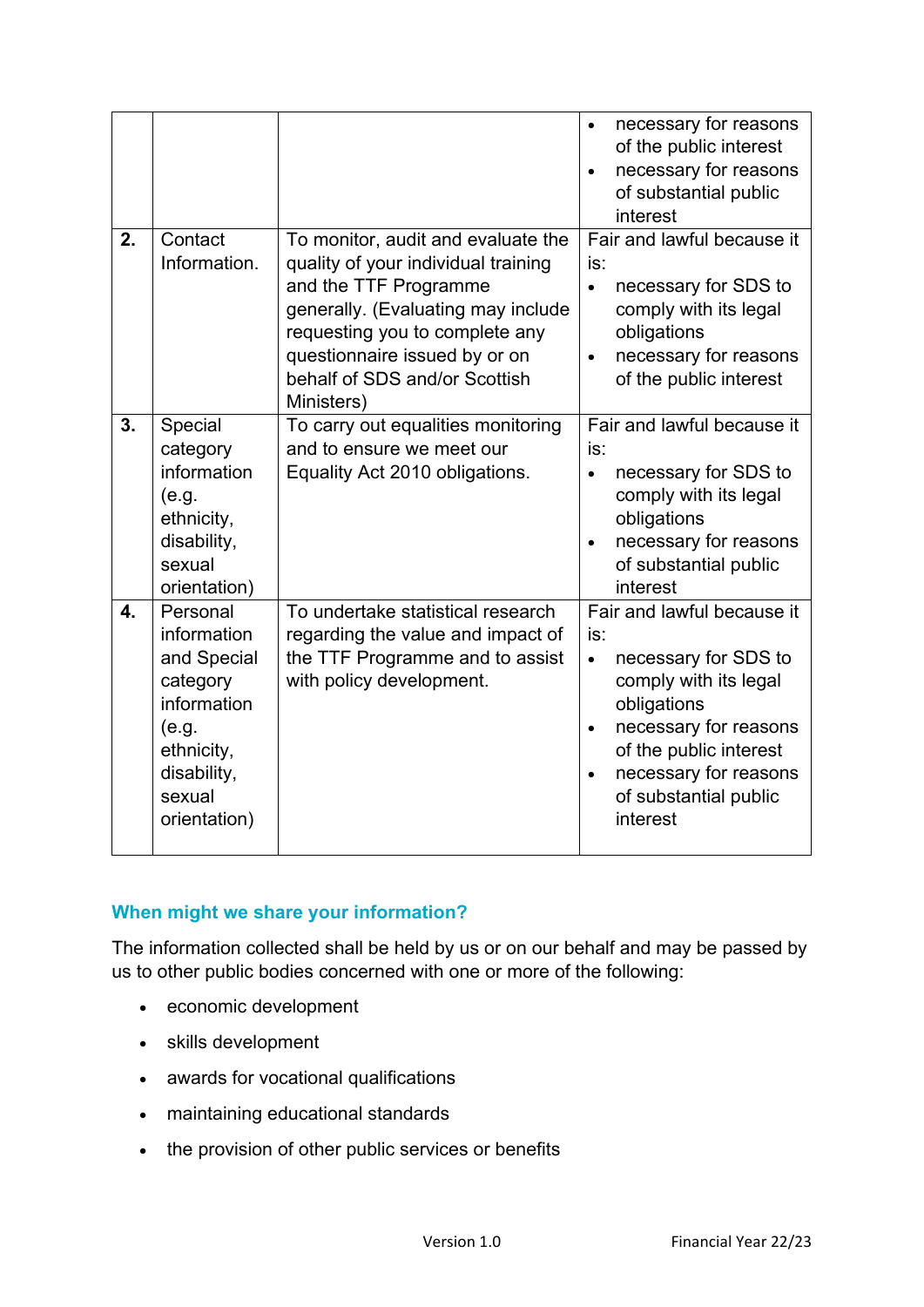• our internal/external auditors in each case, to the extent required to fulfil their respective public functions.

The information provided was also shared with the relevant Training Provider / Employer for the purpose of delivering the agreed training.

Your following personal information will be visible on our database and will be accessible to SDS and the approved procured training provider who delivered your training. The purpose of this information is to enable both to verify participants based on their evidence for eligibility, and to check whether or not applicants have already received training funded by the TTF:

- Your full name
- Date of birth
- Address
- Telephone number (home, mobile)
- Email address
- National Insurance Number

The information you provide to us about aspects such as your ethnicity and religion in the Equality Monitoring Form will be passed to Scottish Government as we are required to report on this information under the Equality Act (2010).

#### **How do we protect your information?**

Skills Development Scotland maintain a high standard of both physical and network security designed to protect paper or electronic forms of storage to hold and process your personal information.

Information that we hold about you will be subject to rigorous safeguards to ensure that it isn't accessed or disclosed inappropriately. We also take steps to ensure that your information is not damaged or rendered unavailable to those who have a right to see it.

To meet confidentiality requirements for our customers, stakeholders, and staff, Skills Development Scotland has Confidentiality, Data Protection and Information Technology notices in place, and we ensure that staff are fully aware of these and the associated guidance in relation to your personal information. These also apply when we dispose of paper records and delete electronic information in ways that ensure that your information cannot be recreated.

#### **How long do we store your information?**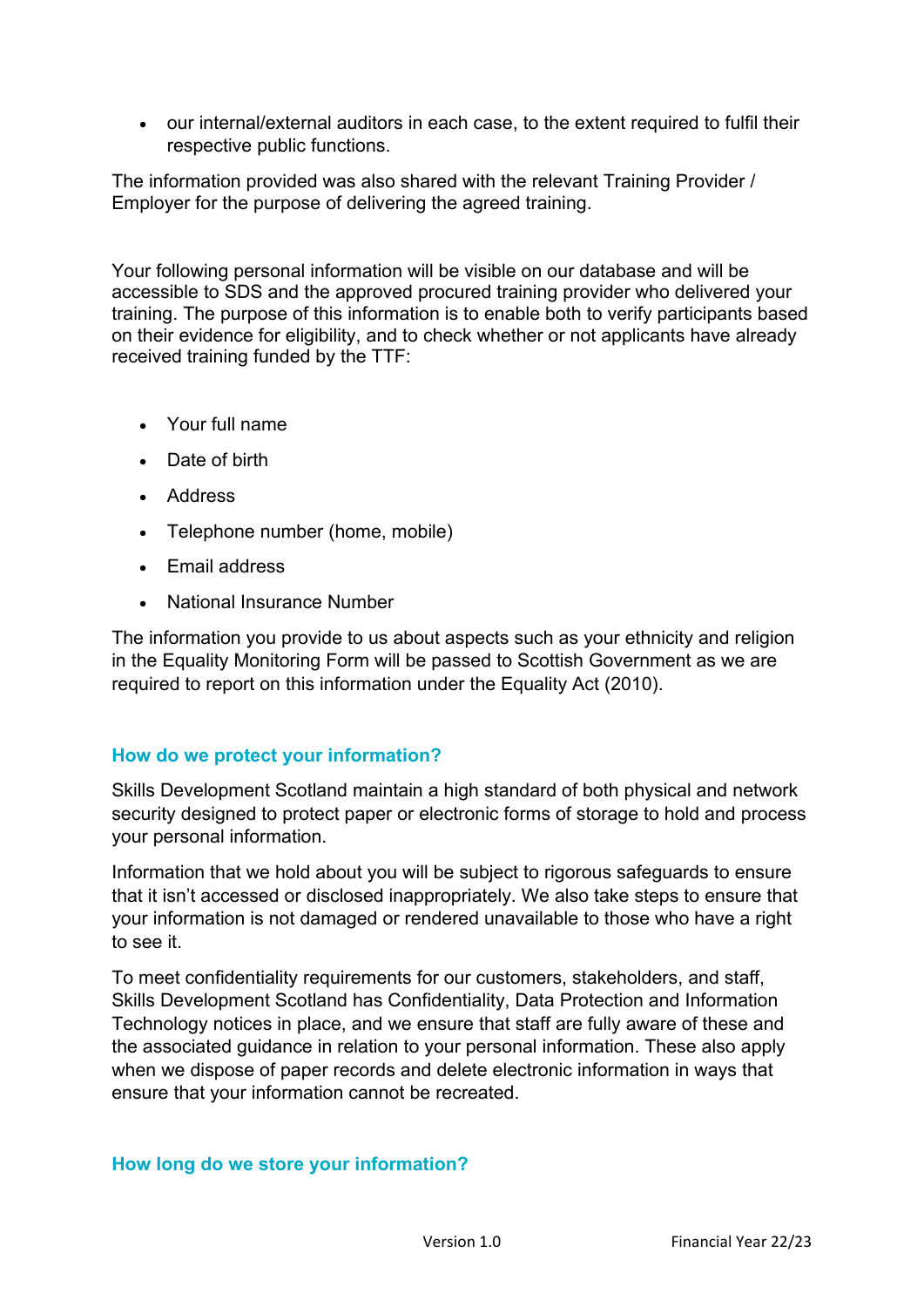Once you have been verified as a participant under the TTF programme, your personal information will be stored in our systems for 7 years after the final payment of training. This is to allow a period for us to audit, monitor, and evaluate participants on the fund.

If you require any further detail or clarification on how long we will keep your personal information for and our reason for doing so, please feel free to get in touch with us through the contact information provided in the contact section below.

### **Your Rights**

Under Data Protection legislation – including the UK GDPR and Data Protection Act 2018 - you have a number of rights in relation to how your personal information is processed.

If you wish to find out what these rights are, please see **[www.sds.co.uk/privacy](http://www.sds.co.uk/privacy)** and get in touch with [DPO@sds.co.uk](mailto:DPO@sds.co.uk) if you wish to find out more information or enact one of those rights.

#### **Updating Information**

Please let us know if the personal information which we hold about needs to be corrected or updated.

#### **Notice Amendments**

We may update this privacy notice by posting a new version on the website and, where appropriate, we will notify you by email. Please check back frequently to see any updates or changes.

#### **Data Controller**

The data controller responsible in respect of the information collected is The Skills Development Scotland Co. Limited, which is notified to the Information Commissioner as a data controller with registration number Z1445093.

If you remain dissatisfied with our response following any review related to a request you have made regarding your personal data, you are entitled to appeal to the Information Commissioner. Such an application should be sent to the following address:

Information Commissioners Office

Wycliffe House, Water Lane, Wilmslow SK9 5AF

Phone: 0303 123 1113